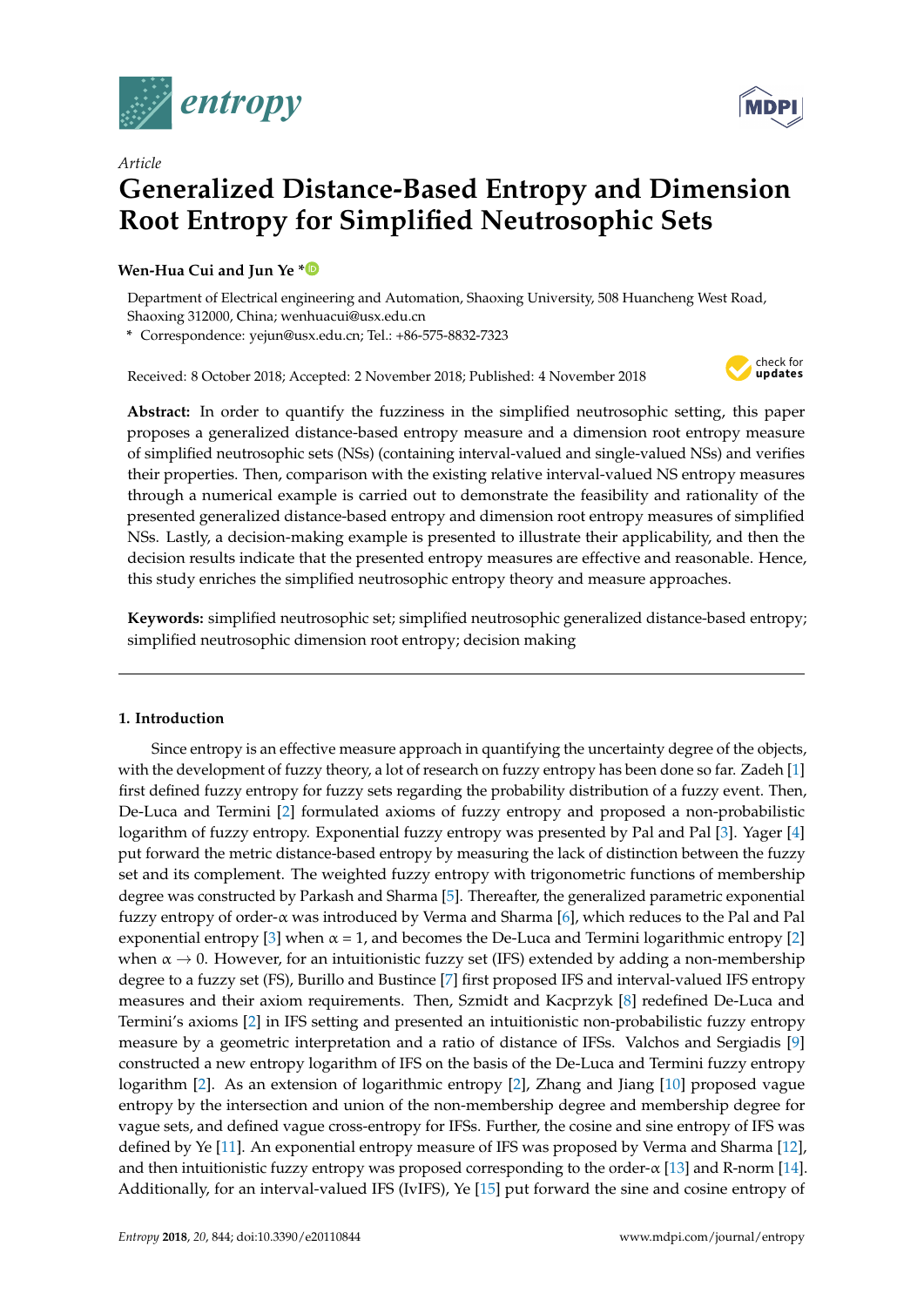IvIFS. Wei et al. [\[16\]](#page-11-14) also presented entropy and similarity measures of IvIFS and described their relationships. Then, Zhang et al. [\[17\]](#page-11-15) defined the distance-based entropy of IvIFS and its relative axiom requirement. Tian et al. [\[18\]](#page-11-16) proposed a pair of generalized entropy measure on IFSs and IvIFSs.

Recently, the neutrosophic set (NS) was introduced to describe the uncertainty and inconsistency information by an indeterminacy degree added to the IFS. After that, a single-valued NS (SvNS), an interval-valued NS (IvNS), and a simplified NS containing SvSN and IvNS were proposed as subsets of NS and successively used for practical applications. To measure the fuzziness of the NSs, Majumder and Samanta [\[19\]](#page-11-17) developed the entropy of SvNSs. Aydoğdu [\[20\]](#page-11-18) introduced the entropy and similarity measures of IvNSs. Then Ye and Du [\[21\]](#page-11-19) put forward the distances, entropy, and similarity measures of IvNSs and depicted their relationship. Ye and Cui further proposed exponential entropy [\[22\]](#page-11-20) and sine entropy [\[23\]](#page-11-21) for simplified NSs. However, some distances-based entropy measures are not developed for simplified NSs in existing literature. Hence, it is necessary to add some distances-based entropy measures of simplified NSs as their complement.

Motivated by distance measures and dimension root similarity measure [\[24\]](#page-11-22), we proposed the generalized distance-based entropy and dimension root entropy of simplified NSs in this paper. As for the framework of this paper, we introduce some concepts of simplified NSs in Section [2,](#page-1-0) and then Section [3](#page-2-0) proposes the simplified neutrosophic generalized distance-based entropy and dimension root entropy. In Section [4,](#page-7-0) the comparative analysis of entropy measures for IvNSs is carried out to show the effectiveness and rationality of the presented entropy measures. In Section [5,](#page-9-0) a decision-making example is used to illustrate the applicability of the novel entropy measures. Lastly, the conclusions and future work of this study are given in Section [6.](#page-10-1)

#### <span id="page-1-0"></span>**2. Simplified Neutrosophic Sets**

Simplified NS, which contains both SvNS and IvNS, was presented by Ye [\[25\]](#page-11-23) as a subset of NS for convenient application. Assume there is a universal set  $A = \{a_1, a_2, ..., a_n\}$ , then a simplified NS *B* in *A* can be given by  $B = \{ \langle a_i, T_B(a_i), U_B(a_i), F_B(a_i) \rangle \mid a_i \in A \}$ , where B is a SvNS if  $T_B(a_i)$ ,  $U_B(a_i)$ ,  $F_B(a_i) \in [0, 1]$ and  $0 \le T_B(a_i) + U_B(a_i) + F_B(a_i) \le 3$ , whereas B is an IvNS if  $T_B(a_i) = [T_B^-(a_i), T_B^+(a_i)]$ ,  $U_B(a_i) =$  $[U_B^-(a_i), U_B^+(a_i)]$ ,  $F_B(a_i) = [F_B^-(a_i), F_B^+(a_i)]$  with the conditions of  $[T_B^-(a_i), T_B^+(a_i)]$ ,  $[U_B^-(a_i), U_B^+(a_i)]$ ,  $[F_B^-(a_i), F_B^+(a_i)]$  I [0, 1] and  $0 \le T_B^+(a_i) + U_B^+(a_i) + F_B^+(a_i) \le 3$ .

Provided that there are two simplified NSs  $B = \{ \langle a_i, T_B(a_i), U_B(a_i), F_B(a_i) \rangle \mid a_i \in A \}$  and  $C = \{ \langle a_i, T_B(a_i), U_B(a_i), F_B(a_i) \rangle \mid a_i \in A \}$  $T_C(a_i)$ ,  $U_C(a_i)$ ,  $F_C(a_i)$  |  $a_i \in A$ }, then some operations between B and C can be given as follows [\[25](#page-11-23)[,26\]](#page-11-24):

- (1) The sufficient and necessary condition of  $B \subseteq C$  for SvNSs is  $T_B(a_i) \leq T_C(a_i)$ ,  $U_B(a_i) \geq U_C(a_i)$ , and  $F_B(a_i) \ge F_C(a_i)$ , while that for IvNSs is  $T_B^-(a_i) \le T_C^-(a_i)$ ,  $T_B^+(a_i) \le T_C^+(a_i)$ ,  $U_B^-(a_i) \ge U_C^-(a_i)$ ,  $U_B^+(a_i) \geq U_C^+(a_i)$ ,  $F_B^-(a_i) \geq F_C^-(a_i)$ , and  $F_B^+(\overline{a_i}) \geq F_C^+(\overline{a_i})$ ;
- (2) The sufficient and necessary condition of *B* = *C* is *B*  $\subseteq$  *C* and *C*  $\subseteq$  *B*;
- (3) The complement of a SvNS *B* is  $B^c = \{ \langle a_i, F_B(a_i), 1 U_B(a_i), T_B(a_i) \rangle | a_i \in A \}$ , and then that of an IvNS B is  $B^c = \{ \langle a_i, [F_B^-(a_i), F_B^+(a_i)], [1 - U_B^+(a_i), 1 - U_B^-(a_i)], [T_B^-(a_i), T_B^+(a_i)] \rangle | a_i \in A \}$
- (4) If *B* and *C* are SvNSs, then:

$$
B \cup C = \{ \langle a_i, T_B(a_i) \vee T_C(a_i), U_B(a_i) \wedge U_C(a_i), F_B(a_i) \wedge F_C(a_i) \rangle | a_i \in A \},
$$

$$
B \cap C = \{ \langle a_i, T_B(a_i) \land T_C(a_i), U_B(a_i) \lor U_C(a_i), F_B(a_i) \lor F_C(a_i) \rangle | a_i \in A \},
$$

$$
B \oplus C = \{ \langle a_i, T_B(a_i) + T_C(a_i) - T_B(a_i) T_C(a_i), U_B(a_i) U_C(a_i), F_B(a_i) F_C(a_i) \rangle | a_i \in A \},
$$

 $B \otimes C = \{ \langle a_i, T_B(a_i) T_C(a_i), U_B(a_i) + U_C(a_i) - U_B(a_i) U_C(a_i), F_B(a_i) + F_C(a_i) - F_B(a_i) F_C(a_i) \rangle | a_i \in A \},$ 

$$
\gamma B = \left\{ \langle a_i, 1 - (1 - T_B(a_i))^{\gamma}, U_B^{\gamma}(a_i), F_B^{\gamma}(a_i) \rangle | a_i \in A \right\} \text{ for } \gamma > 0,
$$

$$
B^{\gamma} = \left\{ \left\langle a_i, T_B^{\gamma}(a_i), 1 - (1 - U_B(a_i))^{\gamma}, 1 - (1 - F_B(a_i))^{\gamma} \right\rangle | a_i \in A \right\} \text{ for } \gamma > 0.
$$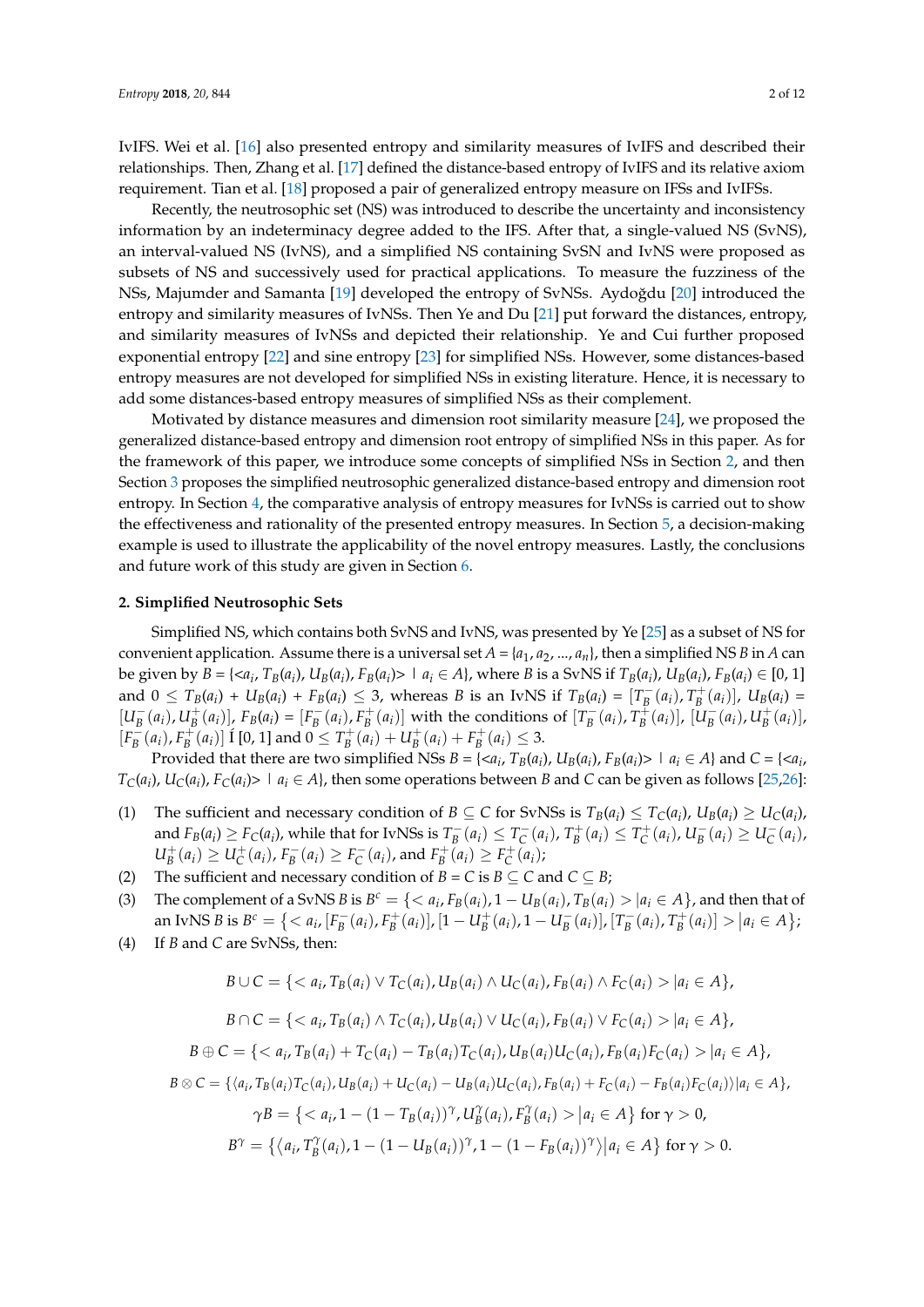However, if *B* and *C* are IvNSs, then:

$$
B \cup C = \left\{ \left\langle \begin{array}{c} a_{i}, [T_{B}^{-}(a_{i}) \vee T_{C}^{-}(a_{i}), T_{B}^{+}(a_{i}) \vee T_{C}^{+}(a_{i})], \\ [U_{B}^{-}(a_{i}) \wedge U_{C}^{-}(a_{i}), U_{B}^{+}(a_{i}) \wedge U_{C}^{+}(a_{i})], \\ [F_{B}^{-}(a_{i}) \wedge F_{C}^{-}(a_{i}), F_{B}^{+}(a_{i}) \wedge F_{C}^{+}(a_{i})] \end{array} \right\rangle |a_{i} \in A \right\},
$$
  
\n
$$
B \cap C = \left\{ \left\langle \begin{array}{c} a_{i}, [T_{B}^{-}(a_{i}) \wedge T_{C}^{-}(a_{i}), T_{B}^{+}(a_{i}) \wedge T_{C}^{+}(a_{i})], \\ [U_{B}^{-}(a_{i}) \vee U_{C}^{-}(a_{i}), U_{B}^{+}(a_{i}) \vee U_{C}^{+}(a_{i})] \end{array} \right\rangle |a_{i} \in A \right\},
$$
  
\n
$$
B \oplus C = \left\{ \left\langle \begin{array}{c} a_{i}, [T_{B}^{-}(a_{i}) \vee T_{C}^{-}(a_{i}), T_{B}^{+}(a_{i}) \vee T_{C}^{+}(a_{i})], \\ [U_{B}^{-}(a_{i}) \vee F_{C}^{-}(a_{i}), T_{B}^{+}(a_{i}) \vee F_{C}^{+}(a_{i})] \end{array} \right\rangle |a_{i} \in A \right\},
$$
  
\n
$$
B \oplus C = \left\{ \left\langle \begin{array}{c} a_{i}, [T_{B}^{-}(a_{i}) + T_{C}^{-}(a_{i}) - T_{B}^{-}(a_{i})T_{C}^{-}(a_{i}), T_{B}^{+}(a_{i}) \vee F_{C}^{+}(a_{i})], \\ [U_{B}^{-}(a_{i}) U_{C}^{-}(a_{i}), U_{B}^{+}(a_{i}) \vee F_{C}^{+}(a_{i})] \end{array} \right\rangle |a_{i} \in A \right\},
$$
  
\n
$$
B \otimes C = \left\{ \left\langle \begin{array}{c} a_{i}, [T_{B}^{-}(a_{i}) - T_{B}^{-}(a_{i})T_{C}^{-}(a_{i}), T
$$

#### <span id="page-2-0"></span>**3. Simplified Neutrosophic Generalized Distance-based Entropy and Dimension Root Entropy**

In this section, two novel simplified neutrosophic entropy measures, containing a simplified neutrosophic generalized distance-based entropy measure and a simplified neutrosophic dimension root entropy measure, are defined below.

### *3.1. Simplified Neutrosophic Generalized Distance-Based Entropy*

**Definition 1.** Assume a simplified NS H in a universal set  $A = \{a_1, a_2, ..., a_n\}$  is  $H = \{\langle a_i, T_H(a_i), U_H(a_i), \rangle\}$ *FH(a<sup>i</sup> )> | a<sup>i</sup>* ∈ *A}. Then, a new generalized distance-based entropy measure of H can be defined as:*

$$
EA_1^{\rho}(H) = \frac{1}{3n} \sum_{i=1}^{n} \begin{bmatrix} 1 - 2^{\rho} |T_H(a_i) - 0.5|^{\rho} + 1 - 2^{\rho} |U_H(a_i) - 0.5|^{\rho} \\ + 1 - 2^{\rho} |F_H(a_i) - 0.5|^{\rho} \end{bmatrix}
$$
 for the SvNS H and  $\rho > 0$ , (1)  
\n
$$
EA_2^{\rho}(H) = \frac{1}{6n} \sum_{i=1}^{n} \begin{bmatrix} 1 - 2^{\rho} |T_H^-(a_i) - 0.5|^{\rho} + 1 - 2^{\rho} |T_H^+(a_i) - 0.5|^{\rho} \\ + 1 - 2^{\rho} |U_H^-(a_i) - 0.5|^{\rho} + 1 - 2^{\rho} |U_H^+(a_i) - 0.5|^{\rho} \end{bmatrix}
$$
 for the IvNS H and  $\rho > 0$ , (2)

*where ρ is an integer value.*

According to the axiomatic definition of the IvNS entropy measure [\[21\]](#page-11-19), the proposed generalized distance-based entropy measure of a simplified NS has the theorem below.

**Theorem 1.** Set A as a universal set  $A = \{a_1, a_2, ..., a_n\}$ . Assume there is a fuzziest simplified NS  $B = \{b_1, b_2, ..., b_n\}$  $b_n$ } = {<a<sub>i</sub>, T<sub>B</sub>(a<sub>i</sub>), U<sub>B</sub>(a<sub>i</sub>), F<sub>B</sub>(a<sub>i</sub>)> | a<sub>i</sub> ∈ A} in the universal set A along with each element b<sub>i</sub> = <a<sub>i</sub>, 0.5, 0.5, *0.5> (i = 1, 2, ..., n) for SvNS or b<sup>i</sup> = <a<sup>i</sup> , [0.5, 0.5], [0.5, 0.5], [0.5, 0.5]> (i = 1, 2, ..., n) for IvNS. Then the* entropy measure  $EA_k^{\rho}(H)$  (k = 1, 2;  $\rho > 0$ ) of the simplified NS H = { $h_1, h_2, ..., h_n$ } = { $,  $T_H(a_i)$ ,  $U_H(a_i)$ ,$  $F_H(a_i)$  >  $|a_i \in A$ *} satisfies the following properties:* 

*(EAP1)*  $EA_k^{\rho}(H) = 0$  *(k = 1, 2;*  $\rho > 0$ *) if H is a crisp set whose element is <a<sub><i>i*</sub>, 1, 0, 0> or <a<sub>*i*</sub>, 0, 0, 1> *(i = 1, 2, ..., n) for SvNS and <a<sup>i</sup> , [1, 1], [0, 0], [0, 0]> or <a<sup>i</sup> , [0, 0], [0, 0], [1, 1]> for IvNS; (EAP2)*  $EA_k^{\rho}(H) = 1$  *(k = 1, 2;*  $\rho > 0$ *) if and only if*  $h_i = b_i$  *for*  $i = 1, 2, ..., n$ *;*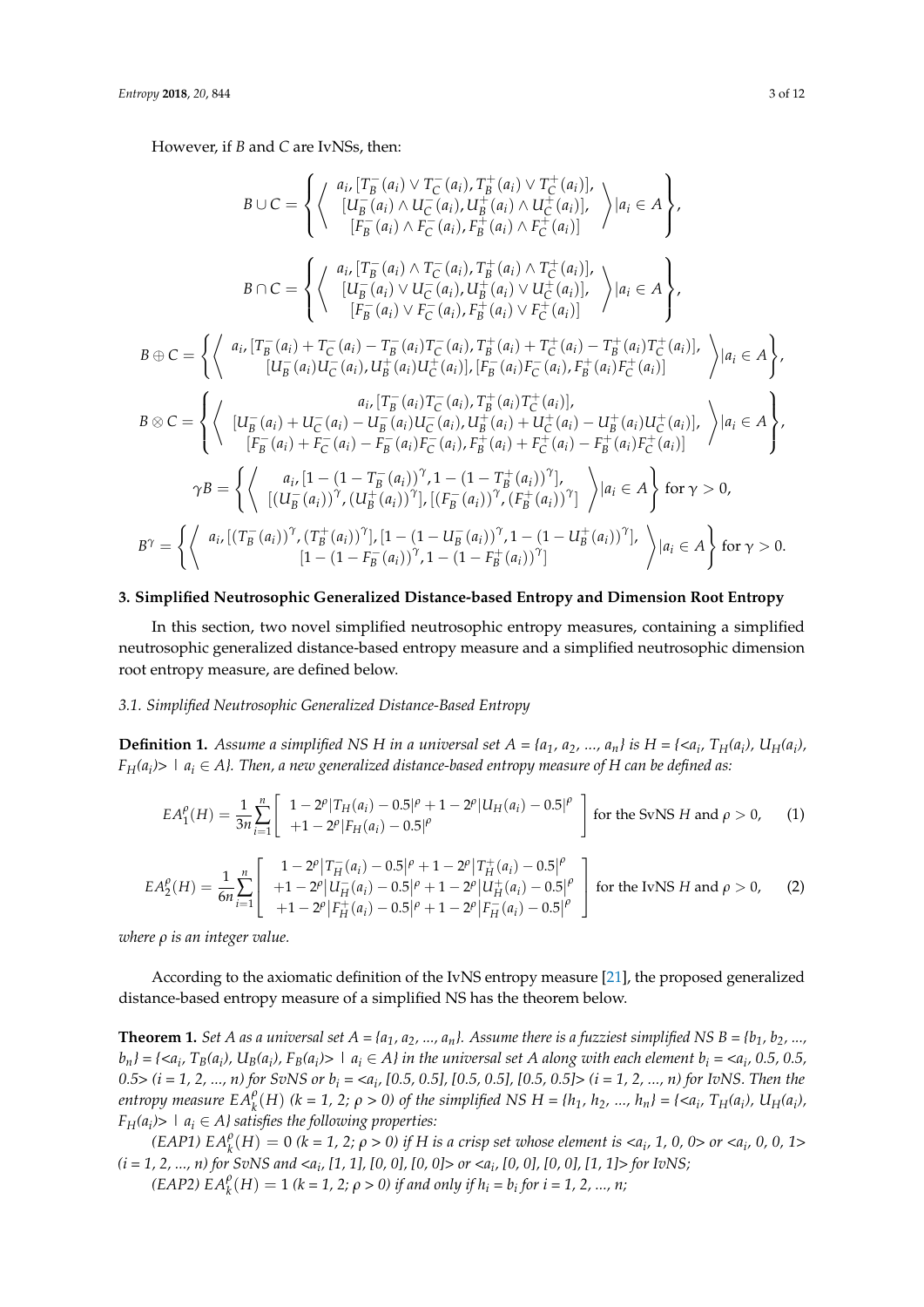*(EAP3) If one simplified NS H is closer to the fuzziest simplified NS B than the other simplified NS L, then H* is fuzzier than L with  $EA_k^{\rho}(L) < E A_k^{\rho}(H)$  (k = 1, 2;  $\rho > 0$ );

*(EAP4) If the complement of H is H<sup>C</sup>, then*  $EA_k^{\rho}(H) = EA_k^{\rho}(H^c)$  $(k = 1, 2; \rho > 0)$ *.* 

#### **Proof.**

(EAP1) If a crisp set  $H = \{h_1, h_2, ..., h_n\}$  is a SvNS with  $h_i = \langle a_i, 1, 0, 0 \rangle$  or  $h_i = \langle a_i, 0, 0, 1 \rangle$  (*i* = 1, 2, ..., *n*), by Equation (1) we can obtain:

$$
EA_1^{\rho}(H) = \frac{1}{3n} \sum_{i=1}^{n} \left[1 - 2^{\rho}\right]T_H(a_i) - 0.5|^{\rho} + 1 - 2^{\rho}\left|U_H(a_i) - 0.5|^{\rho} + 1 - 2^{\rho}\right|F_H(a_i) - 0.5|^{\rho}\n= \frac{n}{3n} \left[1 - 2^{\rho}\right]1 - 0.5^{\rho} + 1 - 2^{\rho}\left|0 - 0.5\right|^{\rho} + 1 - 2^{\rho}\left|0 - 0.5\right|^{\rho}\n= 0
$$
\n
$$
EA_1^{\rho}(H) = \frac{1}{3n} \sum_{i=1}^{n} \left[1 - 2^{\rho}\right]T_H(a_i) - 0.5^{\rho} + 1 - 2^{\rho}\left|U_H(a_i) - 0.5\right|^{\rho} + 1 - 2^{\rho}\left|F_H(a_i) - 0.5\right|^{\rho}\n= \frac{n}{3n} \left[1 - 2^{\rho}\right]0 - 0.5^{\rho} + 1 - 2^{\rho}\left|0 - 0.5\right|^{\rho} + 1 - 2^{\rho}\left|1 - 0.5\right|^{\rho}\n= 0
$$
\nfor  $\rho > 0$ 

or

while if  $H = \{h_1, h_2, ..., h_n\}$  is an IvNS with  $h_i = \langle a_i, [1, 1], [0, 0], [0, 0] \rangle$  or  $h_i = \langle a_i, [0, 0], [0, 0], [1, 1] \rangle$  $(i = 1, 2, ..., n)$ , by Equation (2) we have:

$$
EA_2^{\rho}(H) = \frac{1}{6n} \sum_{i=1}^n \begin{bmatrix} 1 - 2^{\rho} | T_H^-(a_i) - 0.5 |^{\rho} + 1 - 2^{\rho} | T_H^+(a_i) - 0.5 |^{\rho} \\ + 1 - 2^{\rho} | U_H^-(a_i) - 0.5 |^{\rho} + 1 - 2^{\rho} | U_H^+(a_i) - 0.5 |^{\rho} \\ + 1 - 2^{\rho} | F_H^-(a_i) - 0.5 |^{\rho} + 1 - 2^{\rho} | F_H^+(a_i) - 0.5 |^{\rho} \end{bmatrix}
$$
  
= 
$$
\frac{1}{6n} \sum_{i=1}^n \begin{bmatrix} 1 - 2^{\rho} | 1 - 0.5 |^{\rho} + 1 - 2^{\rho} | 1 - 0.5 |^{\rho} \\ + 1 - 2^{\rho} | 0 - 0.5 |^{\rho} + 1 - 2^{\rho} | 0 - 0.5 |^{\rho} \\ + 1 - 2^{\rho} | 0 - 0.5 |^{\rho} + 1 - 2^{\rho} | 0 - 0.5 |^{\rho} \end{bmatrix} = 0
$$

or:

$$
EA_2^{\rho}(H) = \frac{1}{6n} \sum_{i=1}^n \begin{bmatrix} 1 - 2^{\rho} | T_H^-(a_i) - 0.5 |^{\rho} + 1 - 2^{\rho} | T_H^+(a_i) - 0.5 |^{\rho} \\ + 1 - 2^{\rho} | U_H^-(a_i) - 0.5 |^{\rho} + 1 - 2^{\rho} | U_H^+(a_i) - 0.5 |^{\rho} \\ + 1 - 2^{\rho} | F_H^-(a_i) - 0.5 |^{\rho} + 1 - 2^{\rho} | F_H^+(a_i) - 0.5 |^{\rho} \end{bmatrix}
$$
  
=  $\frac{1}{6n} \sum_{i=1}^n \begin{bmatrix} 1 - 2^{\rho} | 0 - 0.5 |^{\rho} + 1 - 2^{\rho} | 0 - 0.5 |^{\rho} \\ + 1 - 2^{\rho} | 0 - 0.5 |^{\rho} + 1 - 2^{\rho} | 0 - 0.5 |^{\rho} \\ + 1 - 2^{\rho} | 1 - 0.5 |^{\rho} + 1 - 2^{\rho} | 1 - 0.5 |^{\rho} \end{bmatrix} = 0$  for  $\rho > 0$ .

(EAP2) Let  $f(x_i) = 1 - 2^{\rho} |x_i - 0.5|^{\rho}$  ( $\rho > 0$ ) be a function for  $x_i \in [0, 1]$  ( $i = 1, 2, ..., n$ ). Find the extreme values of  $f(x_i)$  on the closed interval [0, 1] using calculus technique.

At first, by removing the absolute symbol, the function  $f(x_i)$  can be expressed as:

$$
f(x_i) = \begin{cases} 1 - 2^{\rho} (0.5 - x_i)^{\rho}, \text{ for } 0 \le x_i < 0.5\\ 1, \text{ for } x_i = 0.5\\ 1 - 2^{\rho} (x_i - 0.5)^{\rho}, \text{ for } 0.5 < x_i \le 1 \end{cases} \quad \text{for } \rho > 0.
$$

For  $\rho = 1$ , the first derivative of  $f(x_i)$  with respect to  $x_i$  apart from  $x_i = 0.5$  is:

$$
f'(x_i) = \frac{df(x_i)}{dx_i} = \begin{cases} 2, \text{ for } 0 \le x_i < 0.5 \\ -2, \text{ for } 0.5 < x_i \le 1 \end{cases} \quad \text{for } \rho = 1. \tag{3}
$$

It is clear that  $f(x_i)$  is monotonically increasing when  $x_i \in [0, 0.5)$  and decreasing when  $x_i \in (0.5, 1]$ . Thus, for the interval  $[0, 1]$ ,  $f(x_i) = 1$  get the maximum value at the critical point of  $x_i = 0.5$  for  $\rho = 1$ .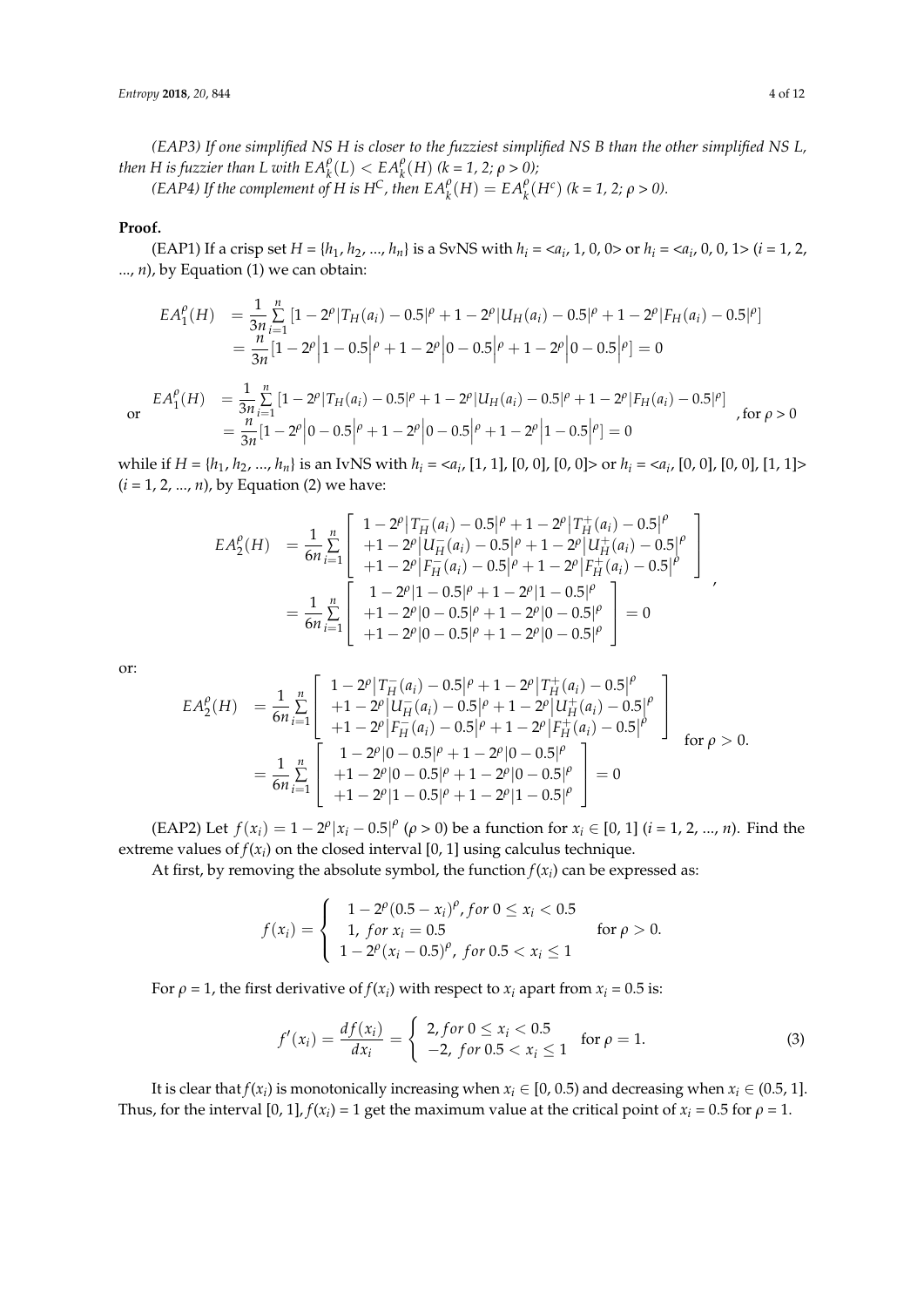Then, when  $\rho$  is not equal to 1, the first derivative of  $f(x_i)$  with respect to  $x_i$  can be calculated by:

$$
f'(x_i) = \frac{df(x_i)}{dx_i} = \begin{cases} 2^{\rho} \rho (0.5 - x_i)^{\rho - 1}, \text{ for } 0 \le x_i < 0.5\\ 0, \text{ for } x_i = 0.5\\ -2^{\rho} \rho (x_i - 0.5)^{\rho - 1}, \text{ for } 0.5 < x_i \le 1 \end{cases} \tag{4}
$$

Obviously, the first derivative of  $f(x_i)$  is equal to zero only at the point of  $x_i = 0.5$ . Because  $f'(x_i)$  is positive for  $0 \le x_i < 0.5$  and negative for  $0.5 < x_i \le 1$ , the maximum of  $f(x_i) = 1$  on the closed interval [0, 1] can be obtained at the critical point  $x_i = 0.5$ .

Regarding the definition of  $f(x_i)$ , the entropy measure of simplified NS  $H = \{h_1, h_2, ..., h_n\} = \{\langle a_i, h_i, ..., a_n\}\}$ *T*<sub>*H*</sub>(*a*<sub>*i*</sub>), *U*<sub>*H*</sub>(*a*<sub>*i*</sub>), *F*<sub>*H*</sub>(*a*<sub>*i*</sub>)>  $\mid$  *a*<sub>*i*</sub>  $\in$  *A*} can be defined as:

$$
EA_1^{\rho}(H) = \frac{1}{3n} \sum_{i=1}^n [f(T_H(a_i)) + f(U_H(a_i)) + f(F_H(a_i))]
$$
 for the SvNS H,  
\n
$$
EA_2^{\rho}(H) = \frac{1}{6n} \sum_{i=1}^n \begin{bmatrix} f(T_H^-(a_i)) + f(T_H^+(a_i)) \\ + f(U_H^-(a_i)) + f(U_H^+(a_i)) \\ + f(F_H^-(a_i)) + f(F_H^+(a_i)) \end{bmatrix}
$$
 for the IvNS H.

It is clear that if and only if  $h_i = \langle a_i, 0.5, 0.5, 0.5 \rangle$ , the maximum value of the entropy measure is  $EA_1^{\rho}(H) = 1$  and if and only if  $h_i = \langle a_i, [0.5, 0.5], [0.5, 0.5], [0.5, 0.5] \rangle$ , the maximum value of the entropy measure is  $EA_2^{\rho}(H) = 1$ .

(EAP3) According to Equations (3) and (4),  $f(x_i)$  is monotonically increasing when  $x_i \in [0, 0.5]$ , and monotonically decreasing when  $x_i \in [0.5, 1]$ . Therefore, the closer the simplified NS *H* is to the fuzziest set *B* than *L*, the fuzzier *H* is than *L* with  $EA_{k}^{\rho}(L) < EA_{k}^{\rho}(H)$  ( $k = 1, 2; \rho > 0$ ).

(EAP4) When the complement of the SvNS  $H = \{ \langle a_i, T_H(a_i), U_H(a_i), F_H(a_i) \rangle \mid a_i \in A \}$  is  $H^C = \{ \langle a_i, A \rangle \mid a_i \in A \}$ *F*<sub>*H*</sub>(*a*<sub>*i*</sub>), 1 – *U<sub><i>H*</sub>(*a*<sub>*i*</sub>), *T*<sub>*H*</sub>(*a*<sub>*i*</sub>)> | *a*<sub>*i*</sub> ∈ *A*}, by Equation (1) we can obtain:

$$
EA_1^{\rho}(H^C) = \frac{1}{3n} \sum_{i=1}^n \left[1 - 2^{\rho} |F_H(a_i) - 0.5|^{\rho} + 1 - 2^{\rho} |1 - U_H(a_i) - 0.5|^{\rho} + 1 - 2^{\rho} |T_H(a_i) - 0.5|^{\rho}\right]
$$
  
= 
$$
\frac{1}{3n} \sum_{i=1}^n \left[1 - 2^{\rho} |T_H(a_i) - 0.5|^{\rho} + 1 - 2^{\rho} |U_H(a_i) - 0.5|^{\rho} + 1 - 2^{\rho} |F_H(a_i) - 0.5|^{\rho}\right] = EA_1^{\rho}(H)
$$
 for  $\rho > 0$ .

When the complement of the IvNS  $H = \{ \langle a_i, [T_H^-(a_i), T_H^+(a_i)], [U_H^-(a_i), U_H^+(a_i)], [F_H^-(a_i), F_H^+(a_i)]\rangle \}$  $|a_i \in A\}$  is  $H^C = \{ \langle a_i, [F_H^-(a_i), F_H^+(a_i)], [1 - U_H^-(a_i), 1 - U_H^+(a_i)], [T_H^-(a_i), T_H^+(a_i)] \rangle | a_i \in A \},$ we can also have  $EA_2^{\rho}(H^{\tilde{C}}) = EA_2^{\tilde{\rho}}(H)$ .

Thus, the proof of the Theorem 1 is completed.  $\Box$ 

#### *3.2. Simplified Neutrosophic Dimension Root Entropy*

For two SvNSs  $B = \{ \langle a_i, T_B(a_i), U_B(a_i), F_B(a_i) \rangle \mid a_i \in A \}$  and  $C = \{ \langle a_i, T_C(a_i), U_C(a_i), F_C(a_i) \rangle \mid a_i \in A \}$ in the universal set *A*, Ye [\[24\]](#page-11-22) defined a dimension root distance of SvNSs as follows:

$$
D(B,C) = \frac{1}{n} \sum_{i=1}^{n} \left[ \frac{(T_B(a_i) - T_C(a_i))^2 + (U_B(a_i) - U_C(a_i))^2 + (F_B(a_i) - F_C(a_i))^2}{3} \right]^{\frac{1}{3}}.
$$

Based on the dimension root distance, we can present simplified neutrosophic dimension root entropy for a simplified NS.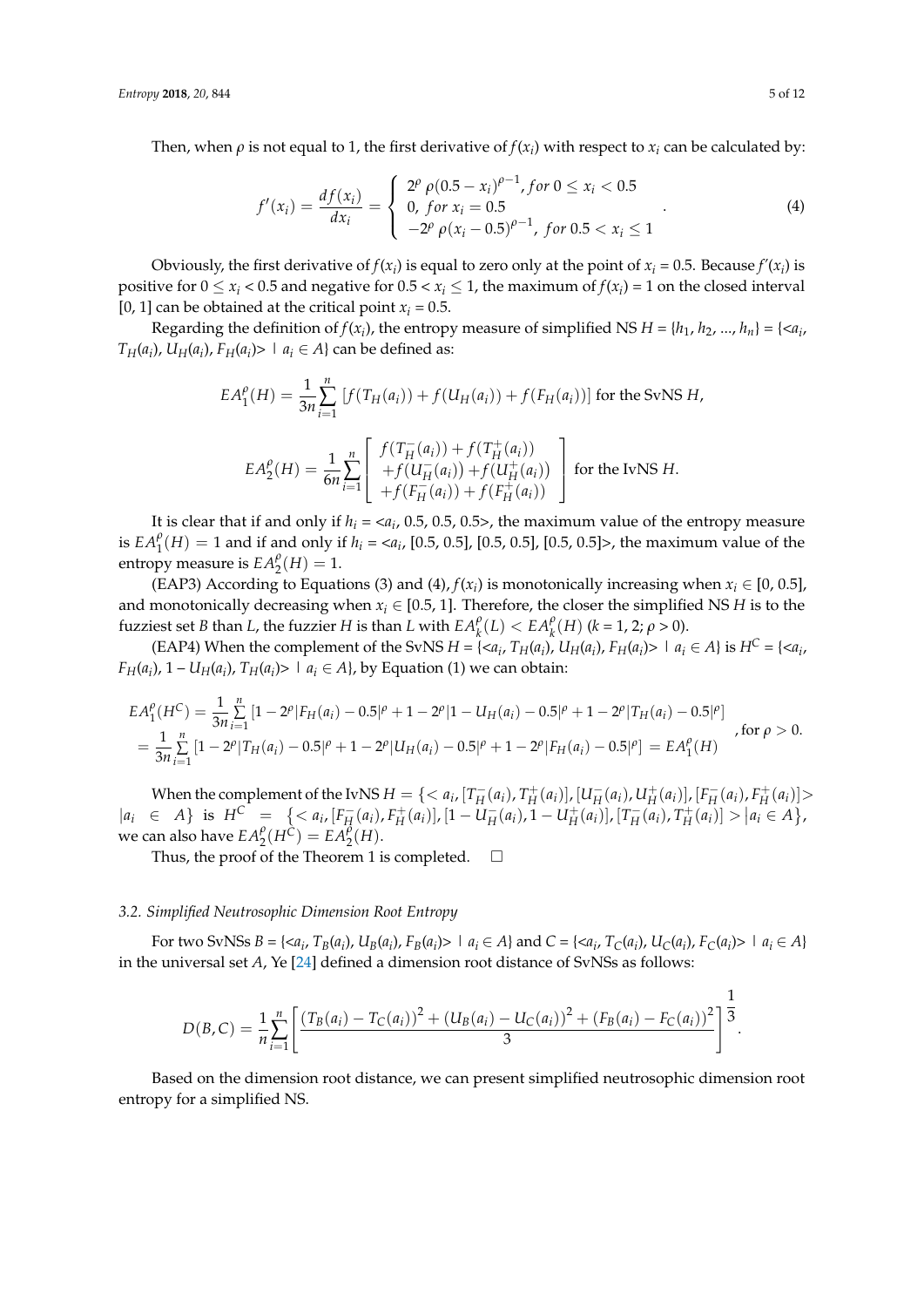**Definition 2.** Assume  $H = \{ \langle a_i, T_B(a_i), U_B(a_i), F_B(a_i) \rangle \mid a_i \in A \}$  is a simplified NS in a universal set  $A = \{a_1, a_2, \ldots, a_k\}$ *a2, ..., an}. Then, we can define the following dimension root entropy measure for the simplified NS H:*

$$
EB_1(H) = 1 - \frac{1}{n} \sum_{i=1}^{n} \left[ \frac{4(T_H(a_i) - 0.5)^2 + 4(U_H(a_i) - 0.5)^2 + 4(F_H(a_i) - 0.5)^2}{3} \right]^{\frac{1}{3}} \text{for the SwNS } H, \text{ (5)}
$$
\n
$$
EB_2(H) = 1 - \frac{1}{n} \sum_{i=1}^{n} \left[ \frac{4(T_H^-(a_i) - 0.5)^2 + 4(T_H^+(a_i) - 0.5)^2}{+4(U_H^-(a_i) - 0.5)^2 + 4(U_H^+(a_i) - 0.5)^2} \right]^{\frac{1}{3}}
$$
\n
$$
EB_2(H) = 1 - \frac{1}{n} \sum_{i=1}^{n} \left[ \frac{4(F_H^-(a_i) - 0.5)^2 + 4(T_H^+(a_i) - 0.5)^2}{6} \right] \text{for the IvNS } H. \text{ (6)}
$$

Similar to the proposed simplified neutrosophic distance-based entropy, the dimension root entropy of simplified NSs also has the following theorem.

**Theorem 2.** Assume there is a fuzziest simplified NS  $B = \{b_1, b_2, ..., b_n\} = \{\langle a_i, T_B(a_i), U_B(a_i), F_B(a_i)\rangle \mid a_i \in A\}$ in the universal set  $A = \{a_1, a_2, ..., a_n\}$  with each element  $b_i = a_i$ , 0.5, 0.5, 0.5 $\ge$  (i = 1, 2, ..., n) for SvNS or  $b_i = a_i$ , [0.5, 0.5], [0.5, 0.5], [0.5, 0.5]> (i = 1, 2, ..., n) for IvNS. Then the entropy measure  $EB_k(H)$  $(k = 1, 2)$  of the simplified NS H = { $h_1, h_2, ..., h_n$ } = { $, T<sub>H</sub>( $a_i$ ), U<sub>H</sub>( $a_i$ ), F<sub>H</sub>( $a_i$ )> |  $a_i \in A$ } satisfies the$ following properties:

(EBP1)  $EB_k(H) = 0$  if  $H = \{h_1, h_2, ..., h_n\}$  is a crisp set with each element  $h_i = \langle a_i, 1, 0, 0 \rangle$  or  $h_i = \langle a_i, 0, 0, 0 \rangle$ *1> (i = 1, 2, ..., n) for SvNS, and h<sup>i</sup> = <a<sup>i</sup> , [1, 1], [0, 0], [0, 0]> or h<sup>i</sup> = <a<sup>i</sup> , [0, 0], [0, 0], [1, 1]> (i = 1, 2, ..., n) for IvNS;*

(*EBP2*)  $EB_k(H) = 1$  *if and only if*  $h_i = b_i$  (*i* = 1, 2, ..., *n*);

*(EBP3) If one simplified NS H is closer to the fuzziest simplified NS B than the other simplified NS L, then* H is fuzzier than L with  $EB_k(L) < EB_k(H)$  for  $k = 1, 2;$ 

*(EBP4)*  $EB_k(H) = EB_k(H^C)$  *if*  $H^C$  *is the complement of*  $H$ *.* 

#### **Proof.**

(EBP1) For a crisp SvNS  $H = \{h_1, h_2, ..., h_n\}$  with  $h_i = \langle a_i, 1, 0, 0 \rangle$  or  $h_i = \langle a_i, 0, 0, 1 \rangle$   $(i = 1, 2, ..., n)$ , by Equation (5) we can obtain:

$$
EB_1(H) = 1 - \frac{1}{n} \sum_{i=1}^{n} \left[ \frac{4(T_H(a_i) - 0.5)^2 + 4(U_H(a_i) - 0.5)^2 + 4(F_H(a_i) - 0.5)^2}{3} \right]^{\frac{1}{3}}
$$
  
\n
$$
= 1 - \frac{1}{n} \sum_{i=1}^{n} \left[ \frac{4(1 - 0.5)^2 + 4(0 - 0.5)^2 + 4(0 - 0.5)^2}{3} \right]^{\frac{1}{3}} = 0
$$
  
\n
$$
EB_1(H) = 1 - \frac{1}{n} \sum_{i=1}^{n} \left[ \frac{4(T_H(a_i) - 0.5)^2 + 4(U_H(a_i) - 0.5)^2 + 4(F_H(a_i) - 0.5)^2}{3} \right]^{\frac{1}{3}}
$$
  
\n
$$
= 1 - \frac{1}{n} \sum_{i=1}^{n} \left[ \frac{4(0 - 0.5)^2 + 4(0 - 0.5)^2 + 4(1 - 0.5)^2}{3} \right]^{\frac{1}{3}} = 0
$$

**o**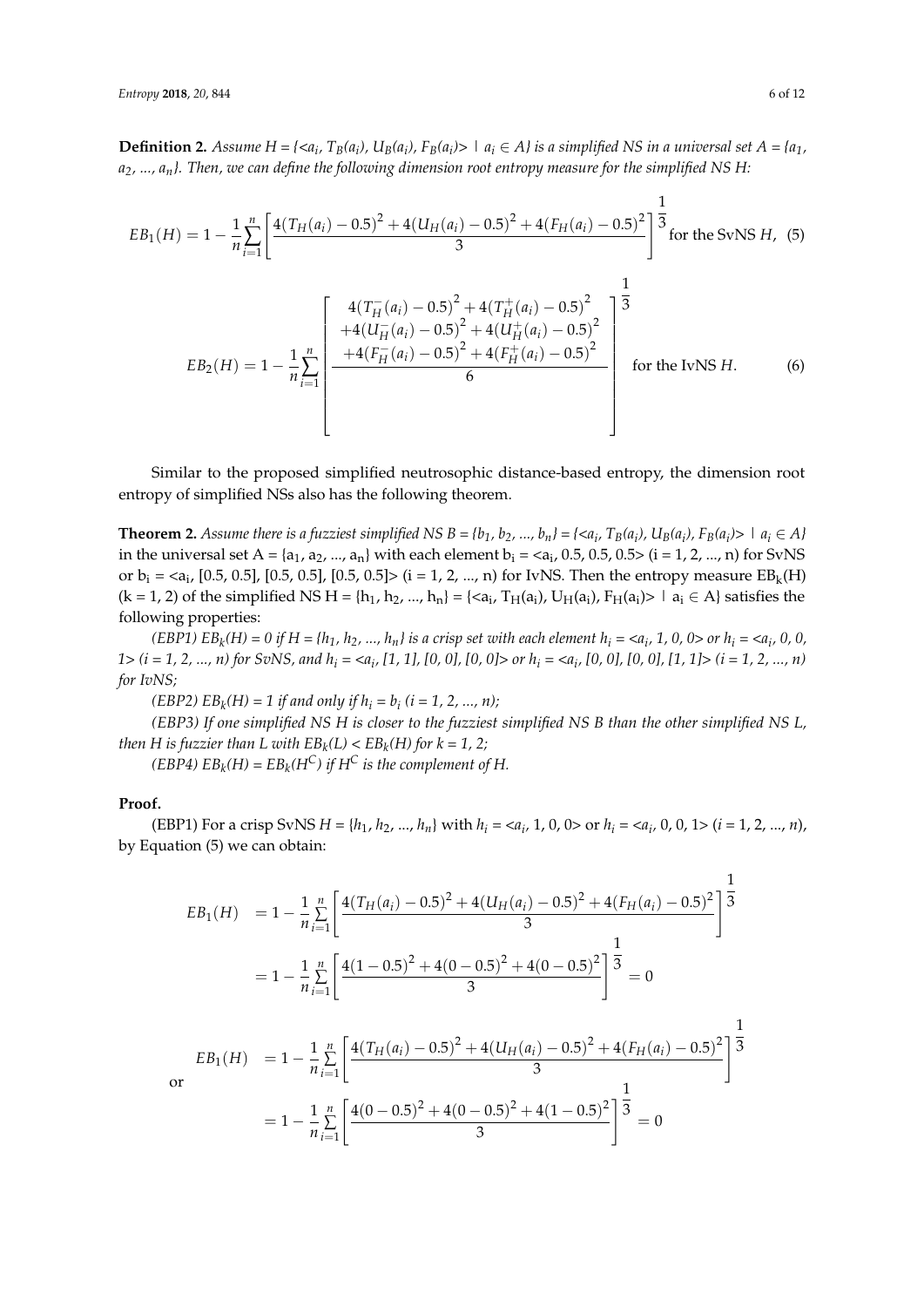Similarly, for an IvNS *H* with  $h_i = \langle a_i, [1, 1], [0, 0], [0, 0] \rangle$  or  $h_i = \langle a_i, [0, 0], [0, 0], [1, 1] \rangle$ (*i* = 1, 2, ..., *n*), by Equation (6) we have:

$$
EB_{2}(H) = 1 - \frac{1}{n} \sum_{i=1}^{n} \left[ \frac{4(T_{H}^{-}(a_{i}) - 0.5)^{2} + 4(T_{H}^{+}(a_{i}) - 0.5)^{2}}{+4(F_{H}^{-}(a_{i}) - 0.5)^{2} + 4(F_{H}^{+}(a_{i}) - 0.5)^{2}} \right] \frac{1}{3}
$$
\n
$$
EB_{2}(H) = 1 - \frac{1}{n} \sum_{i=1}^{n} \left[ \frac{4(T_{H}^{-}(a_{i}) - 0.5)^{2} + 4(T_{H}^{+}(a_{i}) - 0.5)^{2}}{6} \right] = 1 - \frac{1}{n} \sum_{i=1}^{n} \left[ \frac{4(0 - 0.5)^{2} + 4(0 - 0.5)^{2}}{6} \right] = 0
$$
\n
$$
GE_{2}(H) = 1 - \frac{1}{n} \sum_{i=1}^{n} \left[ \frac{4(T_{H}^{-}(a_{i}) - 0.5)^{2} + 4(T_{H}^{+}(a_{i}) - 0.5)^{2}}{6} \right] = 1 - \frac{1}{n} \sum_{i=1}^{n} \left[ \frac{4(0 - 0.5)^{2} + 4(0 - 0.5)^{2}}{6} \right] = 0
$$
\n
$$
GE_{2}(H) = 1 - \frac{1}{n} \sum_{i=1}^{n} \left[ \frac{4(T_{H}^{-}(a_{i}) - 0.5)^{2} + 4(T_{H}^{+}(a_{i}) - 0.5)^{2}}{6} \right] = 1 - \frac{1}{n} \sum_{i=1}^{n} \left[ \frac{4(0 - 0.5)^{2} + 4(0 - 0.5)^{2}}{6} + 4(0 - 0.5)^{2} + 4(0 - 0.5)^{2} \right] = 0
$$

(EBP2) Let  $f(x_i) = 4(x_i - 0.5)^2$  be a function for  $x_i \in [0, 1]$  (*i* = 1, 2, ..., *n*). It is clear that the minimum value of  $f(x_i) = 0$  can be gotten at the critical point  $x_i = 0.5$ . Based on the function  $f(x_i)$ , by Equations (5) and (6) the dimension root entropy of *H* can be rewritten as the following form:

$$
EB_1(H) = 1 - \frac{1}{n} \sum_{i=1}^{n} \left[ \frac{f(T_H(a_i)) + f(U_H(a_i)) + f(F_H(a_i))}{3} \right]^{\frac{1}{3}} \text{ for the Swiss } H,
$$
  

$$
EB_2(H) = 1 - \frac{1}{n} \sum_{i=1}^{n} \left[ \frac{f(T_H^-(a_i)) + f(T_H^+(a_i))}{+f(U_H^-(a_i)) + f(U_H^+(a_i))} \right]^{\frac{1}{3}}
$$
  

$$
EB_2(H) = 1 - \frac{1}{n} \sum_{i=1}^{n} \left[ \frac{+f(F_H^-(a_i)) + f(F_H^+(a_i))}{6} \right] \text{ for the IvNS } H.
$$

Obviously, if and only if  $T_H(a_i) = U_H(a_i) = F_H(a_i) = 0.5$ , the maximum value of the entropy measure is  $EB_1(H) = 1$ ; while if and only if  $T_H^-(a_i) = T_H^+(a_i) = U_H^-(a_i) = U_H^+(a_i) = F_H^-(a_i) = F_H^+(a_i) = 0.5$ , the maximum value of the entropy measure is  $EB_2(H) = 1$ .

Thus, the property EBP2 can hold for the dimension root entropy.

(EBP3) It is obvious that  $f(x_i) = 4(x_i - 0.5)^2$  is monotonically decreasing when  $x_i \in [0, 0.5]$ , and monotonically increasing when  $x_i \in [0.5, 1]$ . Therefore, the closer the simplified NS *H* is to the fuzziest simplified NS *B* than a simplified NS *L*, the fuzzier *H* is than *L* with  $EB_k(L) < EB_k(H)$  *for k* = 1, 2*.* 

(EBP4) Since the complement of the SvNS  $H = \{ \langle a_i, T_H(a_i), U_H(a_i), F_H(a_i) \rangle \mid a_i \in A \}$  is  $H^C = \{ \langle a_i, T_H(a_i), U_H(a_i), F_H(a_i) \rangle \mid a_i \in A \}$ *F*<sub>*H*</sub>(*a*<sub>*i*</sub>), 1 – *U<sub>H</sub>*(*a*<sub>*i*</sub>), *T*<sub>*H*</sub>(*a*<sub>*i*</sub>)>  $\mid$  *a*<sub>*i*</sub>  $\in$  *A*}, by Equation (5) we have:

$$
EB_1(H^C) = 1 - \frac{1}{n} \sum_{i=1}^n \left[ \frac{4(F_i - 0.5)^2 + 4(1 - U_i - 0.5)^2 + 4(T_i - 0.5)^2}{3} \right]^{\frac{1}{3}}
$$
  
=  $1 - \frac{1}{n} \sum_{i=1}^n \left[ \frac{4(T_i - 0.5)^2 + 4(U_i - 0.5)^2 + 4(F_i - 0.5)^2}{3} \right]^{\frac{1}{3}} = EB_1(H)$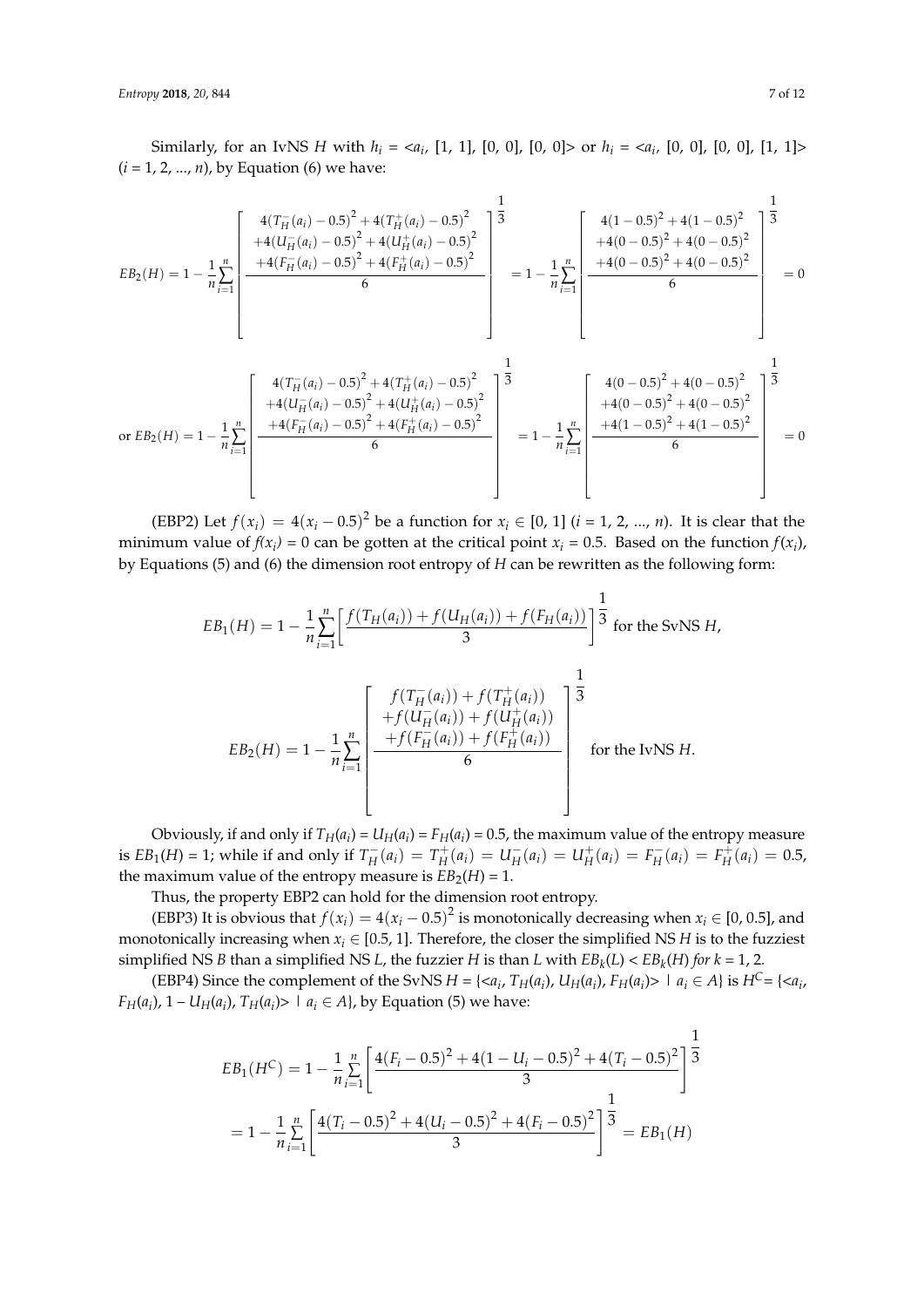When the complement of the IvNS  $H = \{$  $> |a_i \in A|$  is  $H^C = \{ \langle a_i, [F_H^-(a_i), F_H^+(a_i)], [1 - U_H^-(a_i), 1 - U_H^+(a_i)], [T_H^-(a_i), T_H^+(a_i)] \rangle | a_i \in A \},$ we can also obtain  $EB_2(H^C) = EB_2(H)$ .

Thus, the proof of the theorem is completed.  $\Box$ 

# <span id="page-7-0"></span>**4. Comparative Analysis of Entropy Measures for IvNSs**

The comparative analysis between the presented simplified neutrosophic entropy measures and the existing entropy measures of simplified NSs are shown in this section. Since SvNS is a special case of IvNS when the two bounded values of its each interval are the same, the example adopted from [\[21\]](#page-11-19) was illustrated only in IvNS setting. Then the existing entropy measures [\[19](#page-11-17)[–23\]](#page-11-21) of the IvNS *H* used for the comparison are introduced as follows:

$$
R_1(H) = 1 - \frac{1}{3n} \sum_{i=1}^{n} \begin{bmatrix} |T_H^{-}(a_i) - 0.5| + |T_H^{+}(a_i) - 0.5| \\ + |U_H^{-}(a_i) - 0.5| + |U_H^{+}(a_i) - 0.5| \\ + |F_H^{-}(a_i) - 0.5| + |F_H^{+}(a_i) - 0.5| \end{bmatrix},
$$
\n(7)

$$
R_2(H) = 1 - 2 \left\{ \frac{1}{6n} \sum_{i=1}^n \left[ \begin{array}{l} (T_{H-}(a_i) - 0.5)^2 + (T_{H+}(a_i) - 0.5)^2 \\ + (U_{H-}(a_i) - 0.5)^2 + (U_{H+}(a_i) - 0.5)^2 \\ + (F_{H-}(a_i) - 0.5)^2 + (F_{H+}(a_i) - 0.5)^2 \end{array} \right] \right\}^{1/2},
$$
(8)

$$
R_3(H) = 1 - \frac{2}{3n} \sum_{i=1}^{n} \left\{ \begin{array}{l} \max[|T_H(a_i) - 0.5|, |T_H^+(a_i) - 0.5|] + \\ \max[|U_H^-(a_i) - 0.5|, |U_H^+(a_i) - 0.5|] \\ + \max[|F_H^-(a_i) - 0.5|, |F_H^+(a_i) - 0.5|] \end{array} \right\},
$$
\n(9)

$$
R_4(H) = 1 - \frac{2}{n} \sum_{i=1}^{n} \left\{ \max \left\{ \frac{\frac{1}{2}(|T_H^-(a_i) - 0.5| + |T_H^+(a_i) - 0.5|)}{\frac{1}{2}(|U_H^-(a_i) - 0.5| + |U_H^+(a_i) - 0.5|)} \right\} \right\},
$$
(10)

$$
R_5(H) = 1 - \frac{1}{2n} \sum_{i=1}^n \left\{ \begin{array}{l} \left[ T_H^-(a_i) + F_H^-(a_i) \right] \left| U_H^-(a_i) - \left( U_H^-(a_i) \right)^c \right| \\ + \left[ T_H^+(a_i) + F_H^+(a_i) \right] \left| U_H^+(a_i) - \left( U_H^+(a_i) \right)^c \right| \end{array} \right\},\tag{11}
$$

$$
R_6(H) = \frac{1}{n} \sum_{i=1}^n \frac{2 - |T_H^-(a_i) - F_H^-(a_i)| - |T_H^+(a_i) - F_H^+(a_i)| - |U_H^-(a_i) - U_H^+(a_i)|}{2 + |T_H^-(a_i) - F_H^-(a_i)| + |T_H^+(a_i) - F_H^+(a_i)| + |U_H^-(a_i) - U_H^+(a_i)|},
$$
(12)

$$
R_{7}(H) = \frac{1}{6n(\sqrt{e}-1)} \sum_{i=1}^{n} \begin{bmatrix} T_{H}^{-}(a_{i})e^{(1-T_{H}^{-}(a_{i}))} + (1-T_{H}^{-}(a_{i}))e^{T_{H}^{-}(a_{i})} - 1 \\ +U_{H}^{-}(a_{i})e^{(1-U_{H}^{-}(a_{i}))} + (1-U_{H}^{-}(a_{i}))e^{U_{H}^{-}(a_{i})} - 1 \\ +F_{H}^{-}(a_{i})e^{(1-T_{H}^{-}(a_{i}))} + (1-F_{H}^{-}(a_{i}))e^{F_{H}^{-}(a_{i})} - 1 \\ +T_{H}^{+}(a_{i})e^{(1-T_{H}^{+}(a_{i}))} + (1-T_{H}^{+}(a_{i}))e^{T_{H}^{+}(a_{i})} - 1 \\ +U_{H}^{+}(a_{i})e^{(1-U_{H}^{+}(a_{i}))} + (1-U_{H}^{+}(a_{i}))e^{U_{H}^{+}(a_{i})} - 1 \\ +F_{H}^{+}(a_{i})e^{(1-T_{H}^{+}(a_{i}))} + (1-F_{H}^{+}(a_{i}))e^{F_{H}^{+}(a_{i})} - 1 \end{bmatrix}
$$
(13)

$$
R_8(H) = \frac{1}{6n} \sum_{i=1}^n \begin{bmatrix} \sin(T_H^-(a_i)\pi) + \sin(T_H^+(a_i)\pi) \\ + \sin(U_H^-(a_i)\pi) + \sin(U_H^+(a_i)\pi) \\ + \sin(F_H^-(a_i)\pi) + \sin(F_H^-(a_i)\pi) \end{bmatrix} . \tag{14}
$$

Assume an IvNS is  $H = \{ \langle a_i, [T_H^-(a_i), T_H^+(a_i)], [U_H^-(a_i), U_H^+(a_i)], [F_H^-(a_i), F_H^+(a_i)] \rangle | a_i \in A \}$  in the universal set  $A = \{a_1, a_2, ..., a_n\}$ . Then,  $H^n$  for  $n > 0$  can be expressed as:

$$
H^{n} = \left\{ \langle a_{i}, \left[ \left( T_{H}^{-}(a_{i}) \right)^{n}, \left( T_{H}^{+}(a_{i}) \right)^{n} \right], \left[ 1 - \left( 1 - U_{H}^{-}(a_{i}) \right)^{n}, 1 - \left( 1 - U_{H}^{+}(a_{i}) \right)^{n} \right], \left[ 1 - \left( 1 - F_{H}^{-}(a_{i}) \right)^{n}, 1 - \left( 1 - F_{H}^{+}(a_{i}) \right)^{n} \right] > |a_{i} \in A \right\}.
$$
 (15)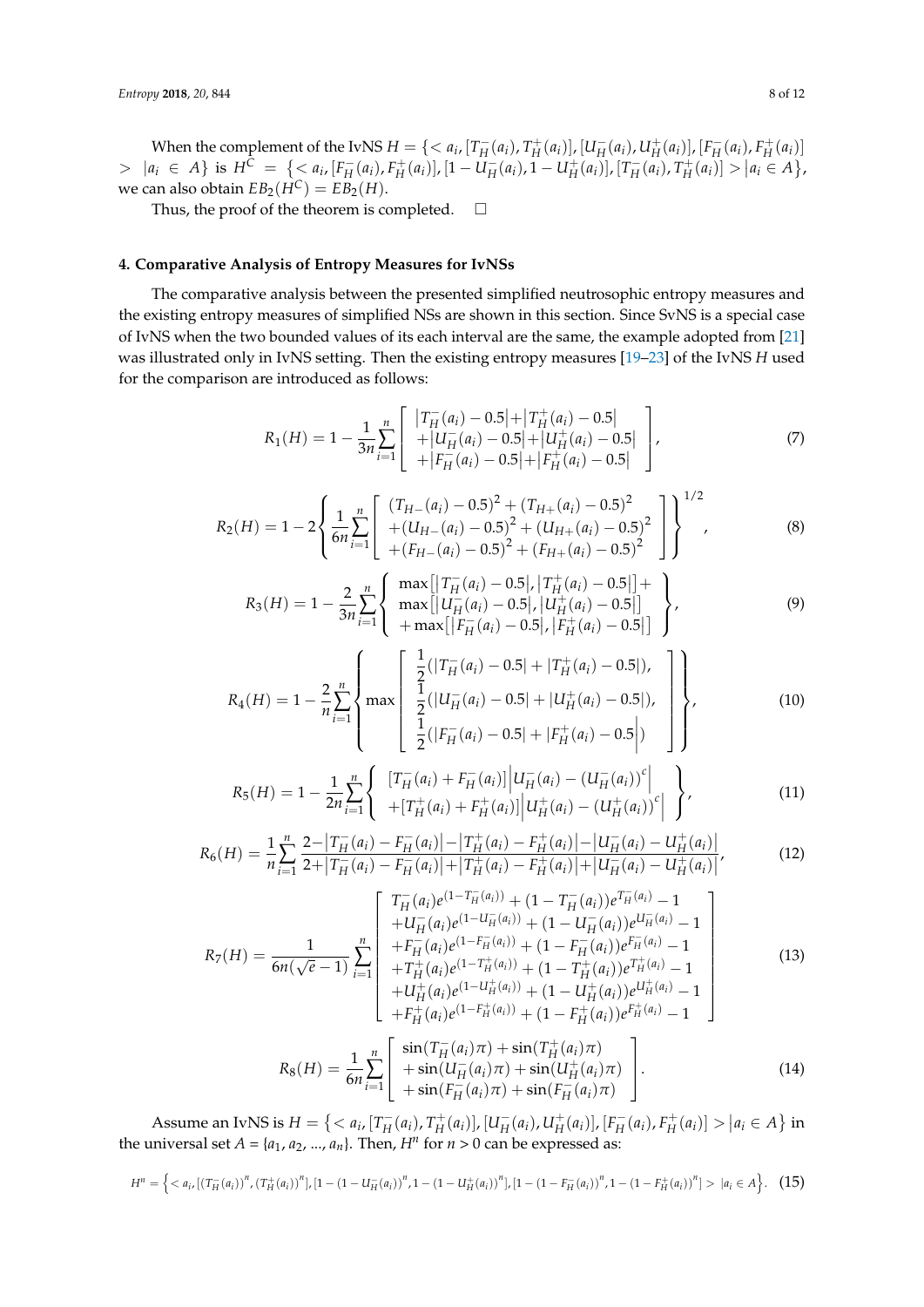Provided that an IvNS *H* in  $A = \{a_1, a_2, a_3, a_4, a_5\} = \{1, 2, 3, 4, 5\}$  is evaluated by  $H = \{\le 1, [0.2, 0.3],$  $[0.6, 0.6]$ ,  $[0.7, 0.8]$  >, <2,  $[0.3, 0.3]$ ,  $[0.5, 0.6]$ ,  $[0.5, 0.6]$  >, <3,  $[0.4, 0.5]$ ,  $[0.5, 0.5]$ ,  $[0, 0.1]$  >, <4,  $[1, 1]$ ,  $[0.4, 0.4]$ , [0, 0.1]>, <5, [0.7, 0.8], [0.5, 0.5], [0, 0]>}, then regarding the characteristics of variables corresponding to these operations [\[21\]](#page-11-19): (1) *H* can be regarded as "large" in *A*; (2)  $H^2$  can be regarded as "very large"; (3)  $H^3$  can be regarded as "quite very large"; (4)  $H^4$  can be regarded as "very very large". Then the operational results are shown in Table [1.](#page-8-0)

<span id="page-8-0"></span>

| $H^n$ | $a_1 = 1$                | $a_2 = 2$                | $a_3 = 3$                | $a_4 = 4$        | $a_5 = 5$                |
|-------|--------------------------|--------------------------|--------------------------|------------------|--------------------------|
| H     | $<1$ , [0.2, 0.3],       | $<$ 2, [0.3, 0.3],       | $<$ 3, [0.4, 0.5],       | $<$ 4, [1, 1],   | $<$ 5, [0.7, 0.8],       |
|       | [0.6, 0.6]               | [0.5, 0.6]               | [0.5, 0.5]               | [0.4, 0.4]       | [0.5, 0.5]               |
|       | [0.7, 0.8]               | [0.5, 0.6]               | [0, 0.1]                 | [0, 0.1]         | [0, 0]                   |
| $H^2$ | $<1,$ [0.04, 0.09],      | $<$ 2, [0.09, 0.09],     | $<$ 3, [0.16, 0.25],     | $<$ 4, [1, 1],   | $<$ 5, [0.49, 0.64],     |
|       | [0.84, 0.84]             | [0.75, 0.84]             | [0.75, 0.75]             | $[0.64, 0.64]$ , | [0.75, 0.75]             |
|       | [0.91, 0.96]             | [0.75, 0.84]             | [0, 0.19]                | [0, 0.19]        | [0, 0]                   |
| $H^3$ | $<$ 1, [0.008, 0.027],   | $<$ 2, [0.027, 0.027],   | $<$ 3, [0.064, 0.125],   | $<$ 4, [1, 1],   | $<$ 5, [0.343, 0.512],   |
|       | [0.936, 0.936]           | [0.875, 0.936]           | [0.875, 0.875]           | [0.784, 0.784]   | [0.875, 0.875]           |
|       | [0.973, 0.992]           | [0.875, 0.936]           | [0, 0.271]               | [0, 0.271]       | [0, 0]                   |
| $H^4$ | $<$ 1, [0.0016, 0.0081], | $<$ 2, [0.0081, 0.0081], | $<$ 3, [0.0256, 0.0625], | $<$ 4, [1, 1],   | $<$ 5, [0.2401, 0.4096], |
|       | $[0.9744, 0.9744]$ ,     | $[0.9375, 0.9744]$ ,     | [0.9375, 0.9375]         | [0.8704, 0.8704] | [0.9375, 0.9375]         |
|       | [0.9919, 0.9984]         | [0.9375, 0.9744]         | [0, 0.3439]              | [0, 0.3439]      | [0, 0]                   |

**Table 1.** Operation results of  $H^n$  for  $n = 1, 2, 3, 4$ .

Then, calculated by Equations (2) and (6)–(14), the measure values of the relative entropy are shown in Table [2.](#page-8-1) Then, the entropy measure curves of  $EA_2^{\rho}(H^n)$  for  $n = 1, 2, 3, 4$  and  $\rho \in [1, 100]$  are also shown in Figure [1.](#page-9-1)

**Table 2.** All values of various entropy measures of IvNSs.

<span id="page-8-1"></span>

| <b>Entropy Value</b> | $\boldsymbol{H}$ | $H^2$  | $H^3$  | $H^4$  | <b>Ranking Order</b>                                                  |
|----------------------|------------------|--------|--------|--------|-----------------------------------------------------------------------|
| $EA^1_2(H^n)$        | 0.5733           | 0.3293 | 0.2083 | 0.1465 | $EA_2^1(H) > EA_2^1(H^2) > EA_2^1(H^3) > EA_2^1(H^4)$                 |
| $EA^2_2(H^n)$        | 0.6853           | 0.485  | 0.3193 | 0.2228 | $EA_2^2(H) > EA_2^2(H^2) > EA_2^2(H^3) > EA_2^2(H^4)$                 |
| $EA_2^3(H^n)$        | 0.7317           | 0.5749 | 0.395  | 0.2743 | $EA_2^3(H) > EA_2^3(H^2) > EA_2^3(H^3) > EA_2^3(H^4)$                 |
| $EA^4_2(H^n)$        | 0.7551           | 0.6313 | 0.4503 | 0.3143 | $EA_2^4(H) > EA_2^4(H^2) > EA_2^4(H^3) > EA_2^4(H^4)$                 |
| $EA_2^5(H^n)$        | 0.7686           | 0.6688 | 0.4927 | 0.3473 | $EA_2^5(H) > EA_2^5(H^2) > EA_2^5(H^3) > EA_2^5(H^4)$                 |
| $EA^{10}_2(H^n)$     | 0.7922           | 0.7484 | 0.611  | 0.4589 | $EA_2^{10}(H) > EA_2^{10}(H^2) > EA_2^{10}(H^3) > EA_2^{10}(H^4)$     |
| $EA^{20}_2(H^n)$     | 0.7992           | 0.7848 | 0.6963 | 0.5667 | $EA_2^{20}(H) > EA_2^{20}(H^2) > EA_2^{20}(H^3) > EA_2^{20}(H^4)$     |
| $EA_2^{30}(H^n)$     | 0.7999           | 0.7942 | 0.7309 | 0.6191 | $EA_2^{30}(H) > EA_2^{30}(H^2) > EA_2^{30}(H^3) > EA_2^{30}(H^4)$     |
| $EA_2^{40}(H^n)$     | 0.8              | 0.7976 | 0.7499 | 0.6505 | $EA_2^{40}(H) > EA_2^{40}(H^2) > EA_2^{40}(H^3) > EA_2^{40}(H^4)$     |
| $EA_2^{50}(H^n)$     | 0.8              | 0.799  | 0.7618 | 0.6719 | $EA_2^{50}(H) > EA_2^{50}(H^2) > EA_2^{50}(H^3) > EA_2^{50}(H^4)$     |
| $EA_2^{100}(H^n)$    | $0.8\,$          | 0.8    | 0.7862 | 0.7247 | $EA_2^{100}(H) = EA_2^{100}(H^2) > EA_2^{100}(H^3) > EA_2^{100}(H^4)$ |
| $EB_2(H^n)$          | 0.3534           | 0.2013 | 0.1231 | 0.0829 | $EB_2(H)$ > $EB_2(H^2)$ > $EB_2(H^3)$ > $EB_2(H^4)$                   |
| $R_1(H^n)$ [21]      | 0.5733           | 0.3293 | 0.2083 | 0.1465 | $R_1(H) > R_1(H^2) > R_1(H^3) > R_1(H^4)$                             |
| $R_2(H^n)$ [21]      | 0.439            | 0.2824 | 0.175  | 0.1184 | $R_2(H) > R_2(H^2) > R_2(H^3) > R_2(H^4)$                             |
| $R_3(H^n)$ [21]      | 0.52             | 0.2707 | 0.1477 | 0.0811 | $R_3(H) > R_3(H^2) > R_3(H^3) > R_3(H^4)$                             |
| $R_4(H^n)$ [21]      | 0.24             | 0.1    | 0.0556 | 0.0228 | $R_4(H) > R_4(H^2) > R_4(H^3) > R_4(H^4)$                             |
| $R_5(H^n)$ [19,21]   | 0.9              | 0.6109 | 0.4464 | 0.366  | $R_5(H) > R_5(H^2) > R_5(H^3) > R_5(H^4)$                             |
| $R_6(H^n)$ [20]      | 0.2938           | 0.2684 | 0.2698 | 0.2719 | $R_6(H) > R_6(H^4) > R_6(H^3) > R_6(H^2)$                             |
| $R_7(H^n)$ [22]      | 0.6886           | 0.4919 | 0.3255 | 0.2272 | $R_7(H) > R_7(H^2) > R_7(H^3) > R_7(H^4)$                             |
| $R_8(H^n)$ [23]      | 0.6695           | 0.4521 | 0.2902 | 0.2027 | $R_8(H) > R_8(H^2) > R_8(H^3) > R_8(H^4)$                             |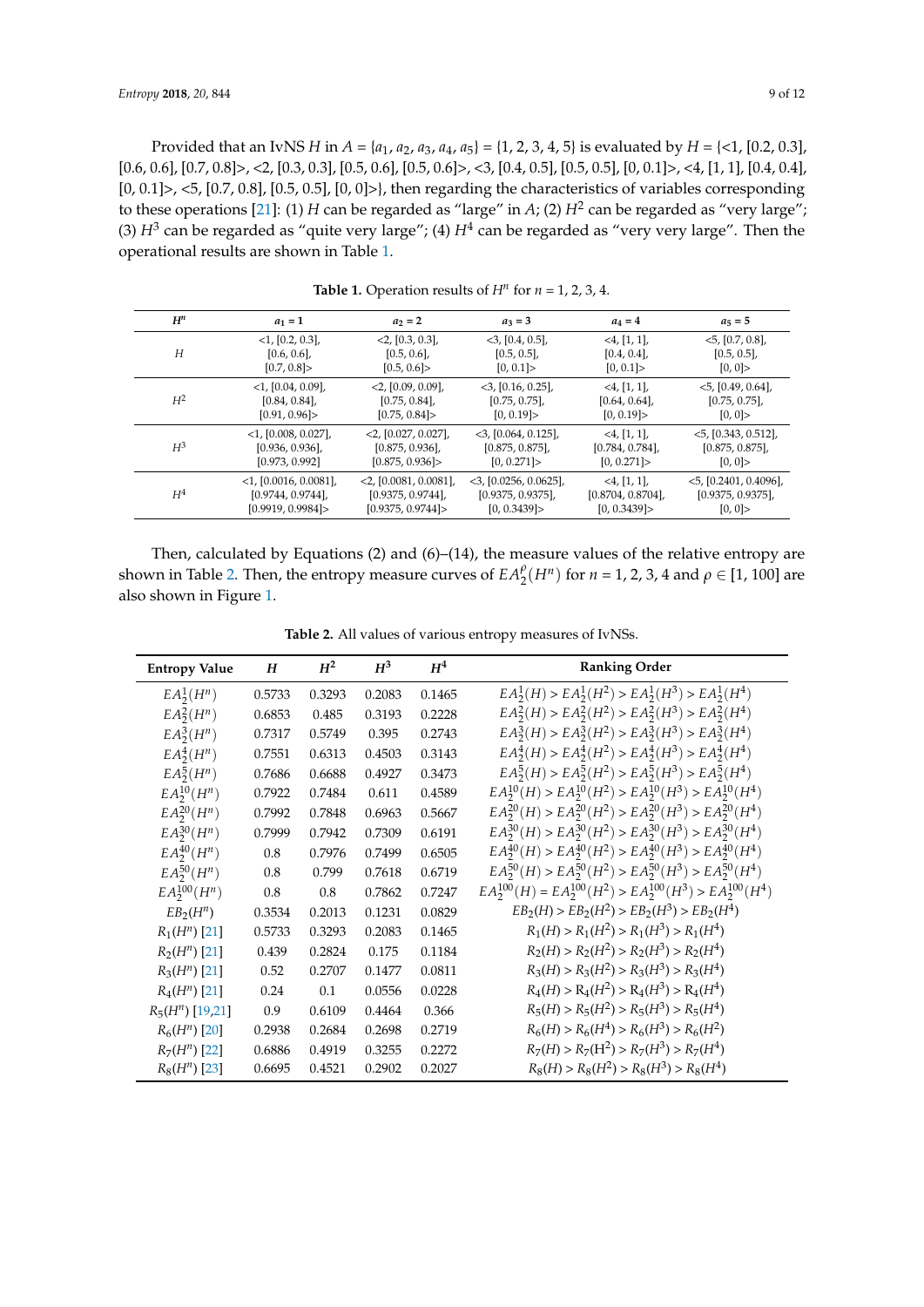<span id="page-9-1"></span>

**Figure 1.** The entropy measure curves of  $EA_2^{\rho}(H^n)$  for  $H^1$ ,  $H^2$ ,  $H^3$ ,  $H^4$  and  $\rho \in [1, 100]$ .

Then, the available entropy measures of IvNSs should satisfy the ranking order  $EA_2^{\rho}(H)$  >  $EA_2^{\rho}(H^2) > EA_2^{\rho}(H^3) > EA_2^{\rho}(H^4)$  from the intuition. From Table [2,](#page-8-1) except for both  $EA_2^{100}(H^n)$  with the ranking order  $EA_2^{100}(H) = EA_2^{100}(H^2) > EA_2^{100}(H^3) > EA_2^{100}(H^4)$  and  $R_6(H^n)$  with the ranking order  $dH_0 = \frac{p}{\mu^2}$  (H<sub>3</sub>),  $p_{\mu}$  (H<sub>1</sub>2) the entropy measure values of  $\int_R A^{\rho}(H^n)$  for  $\theta \in [1, 100)$  and  $R_6(H) > R_6(H^4) > R_6(H^3) > R_6(H^2)$ , the entropy measure values of  $EA_2^{\rho}(H^n)$  for  $\rho \in [1, 100)$  and  $EB_2(H^n)$ and the existing  $R_1(H^n)$ – $R_5(H^n)$ ,  $R_7(H^n)$ ,  $R_8(H^n)$  satisfy the above ranking demand of the available entropy measures. Furthermore*,* from Figure [1,](#page-9-1) the ranking order based on the entropy measure values of  $EA_2^{\rho}(H^n)$  indicates some robustness regarding  $\rho$  from 1 to 100. However, with the parameter  $\rho$ compaigly when  $25.20$  the entropy measure values of  $F A^{\beta}(H)$  and  $F A^{\beta}(H^2)$  to increasing, especially when  $\rho > 30$ , the entropy measure values of  $EA_2^{\rho}(H)$  and  $EA_2^{\rho}(H^2)$  tend to the same value 0.8.

#### <span id="page-9-0"></span> $\overline{1}$   $\overline{1}$   $\overline{2}$   $\overline{1}$   $\overline{2}$   $\overline{1}$   $\overline{2}$   $\overline{2}$   $\overline{2}$   $\overline{2}$   $\overline{2}$   $\overline{2}$   $\overline{2}$   $\overline{2}$   $\overline{2}$   $\overline{2}$   $\overline{2}$   $\overline{2}$   $\overline{2}$   $\overline{2}$   $\overline{2}$   $\overline{2}$   $\overline{2}$   $\overline{2}$   $\overline{$ 7 king Example Using Simplified Neutrosophic Entropy in I<sup>,</sup> ng Example Using Simplified Neutrosophic Er 1 2 3  $\overline{2}$ ,[0.5 0.6] [0.2 0.3] [0.3 0.4] ,[0.3,0.6],[0.2,0.3],[0.3,0.4] ,[0.4,0.5],[0.2,0.4],[0.7,0.9] *a a a* 5. Decision-Making Example Using Simplified Neutrosophic Entropy in IvNS Setting

In this section, the proposed entropy measures are applied in a decision-making problem, and then compared with the existing entropy measures. For convenience, an investment decision-making example adopted from the reference [\[21\]](#page-11-19) was used for the application. In the decision-making problem, the decision makers are requested to assess four investment projects (alternatives), including a clothing company  $(g_1)$ , a food company  $(g_2)$ , a computer company  $(g_3)$ , and a house-building company  $(g_4)$ ,  $\alpha$ <sup>1</sup>  $\alpha$ <sup>1</sup>  $\beta$   $\beta$   $\alpha$   $\beta$   $\gamma$   $\alpha$ <sup>2</sup>,  $\beta$ <sub>2</sub>  $\beta$   $\gamma$ <sup>2</sup>  $\alpha$ <sup>3</sup>  $\alpha$ <sup>3</sup>  $\beta$ <sup>2</sup>  $\alpha$ <sup>3</sup>  $\beta$ <sup>3</sup>  $\alpha$ <sup>3</sup>  $\beta$ <sup>3</sup>  $\alpha$ <sup>3</sup>  $\beta$ <sup>3</sup>  $\alpha$ <sup>3</sup>  $\beta$ <sup>3</sup>  $\alpha$ <sup>3</sup>  $\beta$ <sup>3</sup>  $\alpha$ <sup>3</sup>  $\beta$   $\beta$   $\alpha$ <sup>3</sup> $\beta$   $\beta$   $\beta$ <sup>3</sup> $\beta$ over three attributes, like growth  $(a_1)$ , risk  $(a_2)$ , and environmental impact  $(a_3)$  respectively, and then  $\frac{1}{2}$ select the best alternative for the investment company. The evaluation information of the alternative  $\sigma$ set  $G = \{g_1, g_2, g_3, g_4\}$  over the attribute set  $A = \{a_1, a_2, a_3\}$  is given by the form of IvNSs as the have the same ranking order *g*<sup>3</sup> > *g*<sup>1</sup> > *g*<sup>2</sup> > *g*4; while that of *R*6(*gi*) is *g*<sup>3</sup> > *g*<sup>1</sup> > *g*<sup>4</sup> > *g*2*.* Anyway, the best following matrix:

| $M = \begin{bmatrix} 82 \end{bmatrix}$ | $\left[ \begin{array}{cc} a_1, [0.4, 0.6], [0.1, 0.3], [0.2, 0.3] > \end{array} \right. < a_2, [0.7, 0.9], [0.2, 0.3], [0.4, 0.5] > \left[ \begin{array}{cc} a_3, [0.4, 0.5], [0.2, 0.3], [0.3, 0.4] > a_4$ |                                                                                                                     |                                                           |
|----------------------------------------|-------------------------------------------------------------------------------------------------------------------------------------------------------------------------------------------------------------|---------------------------------------------------------------------------------------------------------------------|-----------------------------------------------------------|
|                                        |                                                                                                                                                                                                             | $\newline \newline \newline$                                                                                        |                                                           |
|                                        | $\langle a_1, [0.5, 0.6], [0.2, 0.3], [0.3, 0.4] \rangle$                                                                                                                                                   | $\langle a_2, [0.3, 0.6], [0.2, 0.3], [0.3, 0.4] \rangle$ $\langle a_3, [0.4, 0.5], [0.2, 0.5], [0.7, 0.9] \rangle$ |                                                           |
|                                        | $g_4$   < $a_1$ , [0.5, 0.6], [0.3, 0.4], [0.8, 0.9] >                                                                                                                                                      | $\langle a_2, [0.7, 0.8], [0, 0.1], [0.1, 0.2] \rangle$                                                             | $\langle a_3, [0.6, 0.7], [0.1, 0.2], [0.1, 0.3] \rangle$ |

By applying the proposed entropy measures of Equations (2) and (6) and the existing entropy measures of Equations (7)–(14) to the above decision-making problem, the relative entropy measure results and the ranking orders are listed in Table [3.](#page-10-2)

Obviously, the entropy measure values of  $EA_2^{\rho}(g_i)$  (*i* =1, 2, 3, 4) for  $\rho \leq 20$  indicate the identical ranking result  $g_3 > g_1 > g_2 > g_4$ , and then it is changed into  $g_3 = g_1 > g_2 > g_4$  for  $\rho = 30$  and gets  $g_3 = g_1$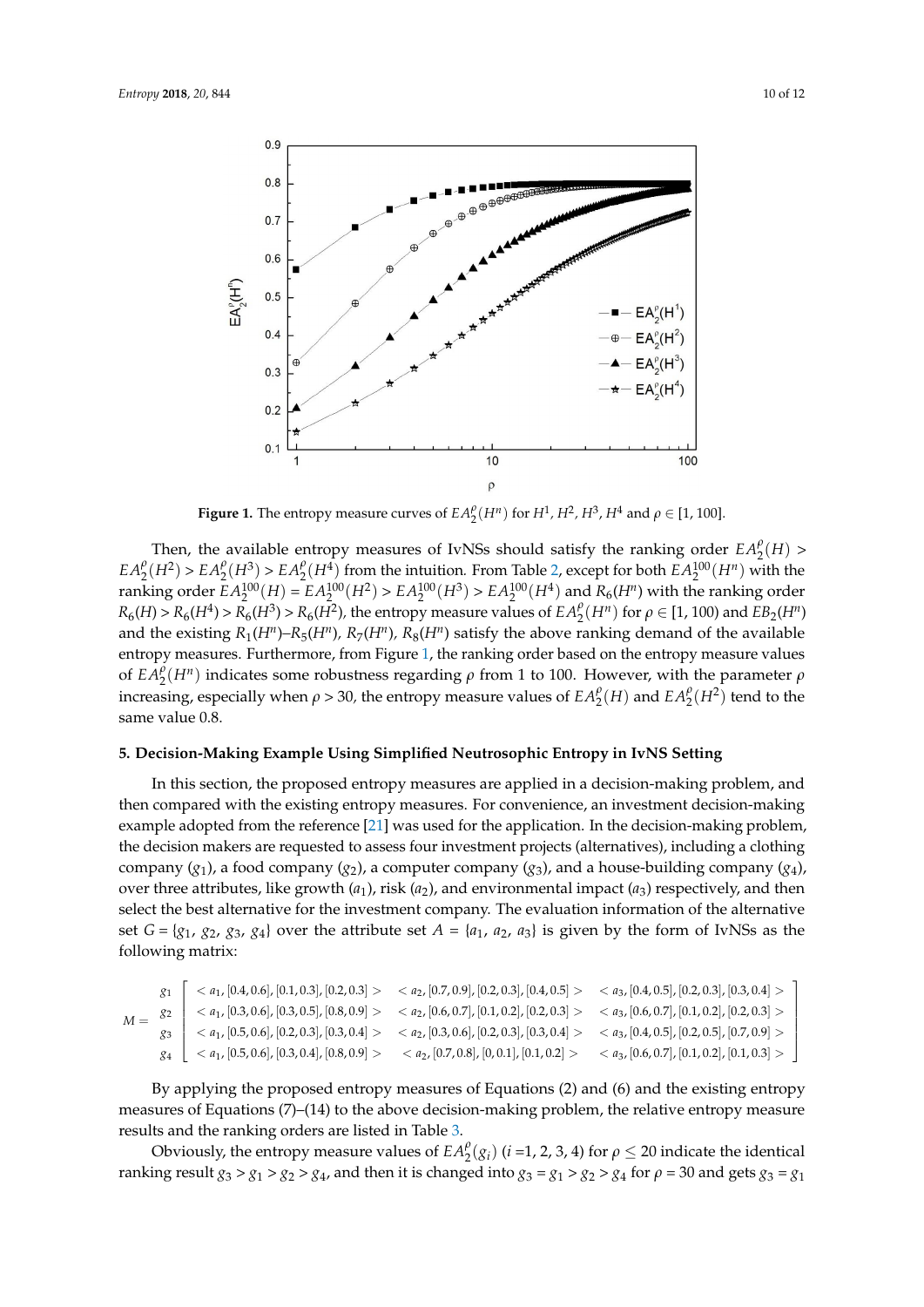$= g_2 > g_4$  along with the parameter values of  $\rho$  ranging from 40 to 100. Obviously,  $EA_2^{\rho}(g_i)$  is a better selection with relatively small values of  $\rho$  such as  $\rho \leq 20$ . On the other hand, the measure values of the proposed entropy  $EB_2(g_i)$  ( $i = 1, 2, 3, 4$ ) and existing entropy including  $R_1(g_i)$ - $R_5(g_i)$ ,  $R_7(g_i)$  have the same ranking order  $g_3 > g_1 > g_2 > g_4$ ; while that of  $R_6(g_i)$  is  $g_3 > g_1 > g_4 > g_2$ . Anyway, the best alternative of all the ranking orders is *g*3.

<span id="page-10-2"></span>

| $EA_2^{\rho}(g_i)$ | 81           | 82     | 83     | 84     | <b>Ranking Order</b>    |
|--------------------|--------------|--------|--------|--------|-------------------------|
| $EA_2^1(g_i)$      | 0.6333       | 0.5333 | 0.6556 | 0.4444 | $g_3 > g_1 > g_2 > g_4$ |
| $EA_2^2(g_i)$      | 0.8111       | 0.7333 | 0.8378 | 0.6356 | $g_3 > g_1 > g_2 > g_4$ |
| $EA_2^3(g_i)$      | 0.8867       | 0.832  | 0.9116 | 0.7351 | $g_3 > g_1 > g_2 > g_4$ |
| $EA_2^4(g_i)$      | 0.9252       | 0.8869 | 0.9466 | 0.7945 | $g_3 > g_1 > g_2 > g_4$ |
| $EA_2^5(g_i)$      | 0.9477       | 0.9203 | 0.9653 | 0.8332 | $g_3 > g_1 > g_2 > g_4$ |
| $EA_2^{10}(g_i)$   | 0.987        | 0.9804 | 0.993  | 0.9132 | $g_3 > g_1 > g_2 > g_4$ |
| $EA_2^{20}(g_i)$   | 0.9987       | 0.9981 | 0.9994 | 0.9412 | $g_3 > g_1 > g_2 > g_4$ |
| $EA_2^{30}(g_i)$   | 0.9999       | 0.9998 | 0.9999 | 0.9441 | $g_3 = g_1 > g_2 > g_4$ |
| $EA_2^{40}(g_i)$   | 1            | 1      | 1      | 0.9444 | $g_3 = g_1 = g_2 > g_4$ |
| $EA_2^{50}(g_i)$   | $\mathbf{1}$ | 1      | 1      | 0.9444 | $g_3 = g_1 = g_2 > g_4$ |
| $EA_2^{100}(g_i)$  | 1            | 1      | 1      | 0.9444 | $g_3 = g_1 = g_2 > g_4$ |
| $EB_2(g_i)$        | 0.4302       | 0.3572 | 0.4571 | 0.2945 | $g_3 > g_1 > g_2 > g_4$ |
| $R_1(g_i)$ [21]    | 0.6333       | 0.5333 | 0.6556 | 0.4444 | $g_3 > g_1 > g_2 > g_4$ |
| $R_2(g_i)$ [21]    | 0.5654       | 0.4836 | 0.5972 | 0.3963 | $g_3 > g_1 > g_2 > g_4$ |
| $R_3(g_i)$ [21]    | 0.5111       | 0.4222 | 0.5333 | 0.3333 | $g_3 > g_1 > g_2 > g_4$ |
| $R_4(g_i)$ [21]    | 0.4333       | 0.3    | 0.4667 | 0.2333 | $g_3 > g_1 > g_2 > g_4$ |
| $R_5(g_i)$ [19,21] | 0.52         | 0.5133 | 0.57   | 0.3933 | $g_3 > g_1 > g_2 > g_4$ |
| $R_6(g_i)$ [20]    | 0.5687       | 0.364  | 0.5728 | 0.3818 | $g_3 > g_1 > g_4 > g_2$ |
| $R_7(g_i)$ [22]    | 0.8165       | 0.7406 | 0.8429 | 0.6431 | $g_3 > g_1 > g_2 > g_4$ |
| $R_8(g_i)$ [23]    | 0.7852       | 0.6985 | 0.8129 | 0.5997 | $g_3 > g_1 > g_2 > g_4$ |

**Table 3.** All the results of the proposed entropy and existing entropy measures of IvNSs.

#### <span id="page-10-1"></span>**6. Conclusions**

This study originally presented the generalized distance-based entropy measure and the dimension root entropy measure of simplified NSs, containing both the SvSN and IvSN generalized distance-based entropy measures and the SvSN and IvSN neutrosophic dimension root entropy measures. Then, their properties were discussed based on the axioms of an entropy measure of IvNSs defined in [\[21\]](#page-11-19). After that, a comparison between the proposed entropy and existing relative entropy measures by a numerical example in IvNS setting showed that the proposed entropy measures are effective and rational. An application of the proposed two entropy measures in an actual decision-making problem illustrated the feasibility and rationality by comparison with the existing ones, especially with the relatively small values of the parameter  $\rho$ , such as  $\rho < 20$ . The proposed simplified NS entropy not only is a complement of the entropy theory of simplified NSs, but also presents a new effective way of the uncertain measure under the simplified NS setting. Our future work will focus on research to extend the proposed entropy measures to applications in diverse engineering fields.

**Author Contributions:** J.Y. proposed the entropy measures of simplified NSs and their proof; W.H.C. provided the actual decision-making example and comparative analysis; all authors wrote this paper together.

**Funding:** This research was funded by the National Natural Science Foundation of China (No. 61703280).

**Conflicts of Interest:** The authors declare no conflicts of interest.

#### **References**

<span id="page-10-0"></span>1. Zadeh, L.A. Probability measure of fuzzy events. *J. Math. Anal. Appl.* **1968**, *23*, 421–427. [\[CrossRef\]](http://dx.doi.org/10.1016/0022-247X(68)90078-4)